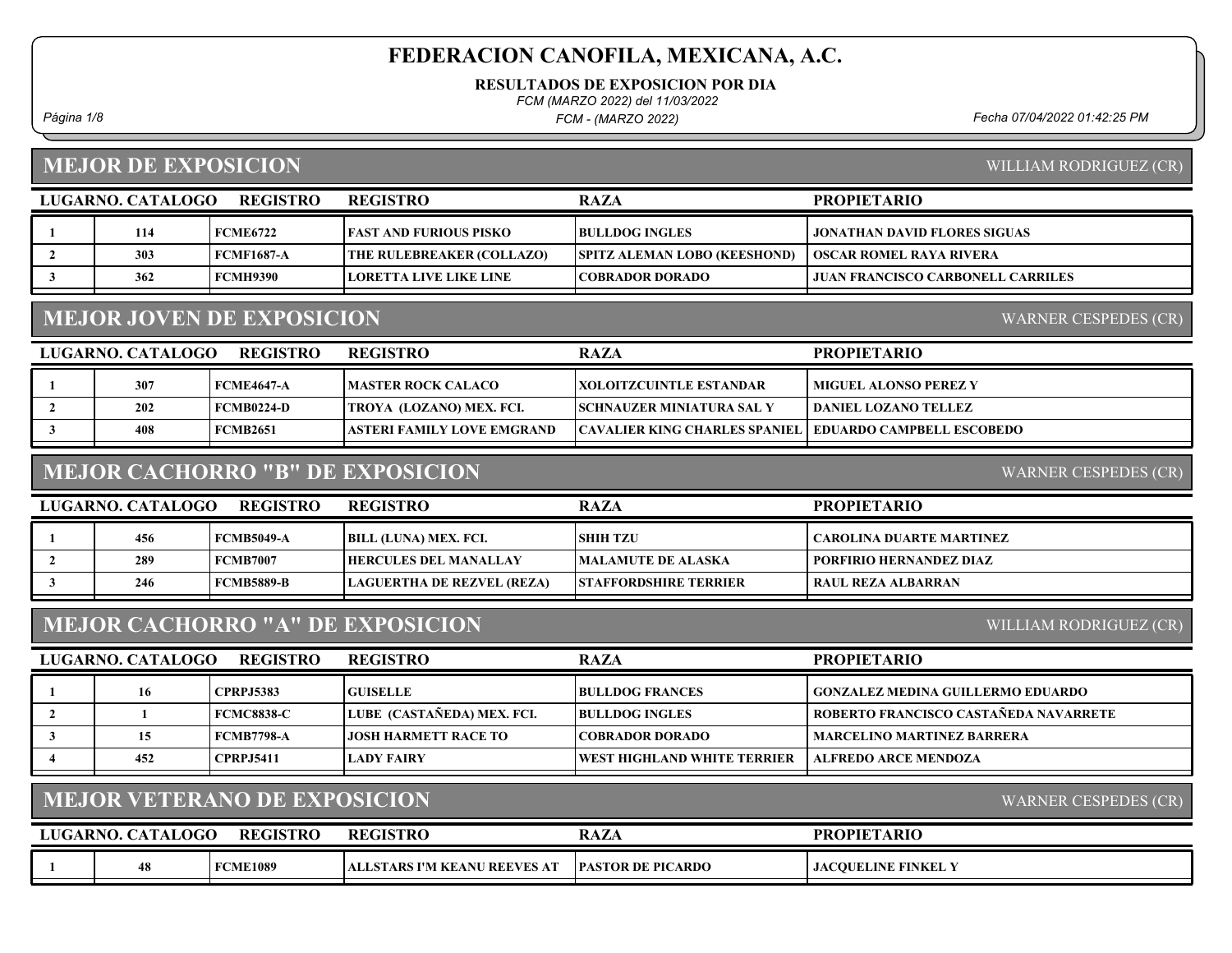RESULTADOS DE EXPOSICION POR DIA

FCM (MARZO 2022) del 11/03/2022

FCM - (MARZO 2022)

Página 2/8 Fecha 07/04/2022 01:42:25 PM

#### MEJOR DE GRUPO 1

| WARNER CESPEDES (CR) |  |
|----------------------|--|
|                      |  |

WARNER CESPEDES (CR)

| LUGARNO. CATALOGO | <b>REGISTRO</b>   | <b>REGISTRO</b>              | <b>RAZA</b>               | <b>PROPIETARIO</b>             |
|-------------------|-------------------|------------------------------|---------------------------|--------------------------------|
|                   | FCMH9480          | <b>WERDEL SRDCOVE ESO</b>    | <b>PASTOR AUSTRALIANO</b> | <b>RICARDO PARES ARCE</b>      |
| 20                | <b>FCMD3398-F</b> | ALIKA  (VAZOUEZ) MEX. FCI.   | <b>COLLIE BARBUDO</b>     | ANEL VAZQUEZ FRANCHINI         |
| 48                | <b>FCME1089</b>   | ALLSTARS I'M KEANU REEVES AT | <b>PASTOR DE PICARDO</b>  | <b>JACOUELINE FINKEL Y</b>     |
| 58                | FCMB7992          | LUXBERRY BUTTERFLY           | WELSH CORGI PEMBROKE      | <b>JOSE AMBROSIO CORO MENA</b> |

# MEJOR JOVEN DE GRUPO 1

LUGARNO. CATALOGO REGISTRO RAZA PROPIETARIO REGISTRO 1 32 FCMC4893-C ANES AUSSIES CANDY GIRL MEX. PASTOR AUSTRALIANO CRIADERO ANES AUSSIES 2 56 FCMC7581-A JOWDY GOLDEN THUNDER WELSH CORGI PEMBROKE MARLENE ALLEGRE HERNANDEZ 3 | 47 FCMB1320-D CATRINA (BOUCHOT) MEX.FCI. PASTOR DE BRIE | JOSE GERARDO MONTES SUAREZ 4 23 FCMB0720-D TOKIO EMMA (ALMANZA/CRUZ) GANADERO AUSTRALIANO MIGUEL ANGEL PEREZ MARIN

#### MEJOR CACHORRO DE GRUPO 1

WARNER CESPEDES (CR)

| LUGARNO. CATALOGO | REGISTRO          | <b>REGISTRO</b>                  | <b>RAZA</b>                 | <b>PROPIETARIO</b>             |
|-------------------|-------------------|----------------------------------|-----------------------------|--------------------------------|
| 20                | FCMD3398-F        | <b>ALIKA (VAZOUEZ) MEX. FCI.</b> | <b>COLLIE BARBUDO</b>       | ANEL VAZQUEZ FRANCHINI         |
| 33                | <b>FCMB4030-D</b> | LANES AUSSIES JUST BELIVE        | <b>IPASTOR AUSTRALIANO</b>  | I CRIADERO ANES AUSSIES Y      |
|                   | <b>CPRPI4624</b>  | ALENCLAUD FLORENCIO_             | <b>WELSH CORGI PEMBROKE</b> | <b>JOSE AMBROSIO CORO MENA</b> |
|                   |                   |                                  |                             |                                |

#### MEJOR VETERANO DE GRUPO 1

| LUGARNO. CATALOGO | <b>REGISTRO</b> | <b>REGISTRO</b>               | <b>RAZA</b>              | <b>PROPIETARIO</b>           |
|-------------------|-----------------|-------------------------------|--------------------------|------------------------------|
| 48                | <b>FCME1089</b> | ALLSTARS I'M KEANU REEVES AT- | <b>PASTOR DE PICARDO</b> | <b>I JACOUELINE FINKEL Y</b> |

#### MEJOR DE GRUPO 2

JOHN RAMIREZ (USA)

WARNER CESPEDES (CR)

| LUGARNO, CATALOGO<br>REGISTRO |     |            | <b>REGISTRO</b>                 | <b>RAZA</b>                       | <b>PROPIETARIO</b>           |
|-------------------------------|-----|------------|---------------------------------|-----------------------------------|------------------------------|
|                               | 114 | FCME6722   | <b>TEAST AND FURIOUS PISKO</b>  | <b>IBULLDOG INGLES</b>            | JONATHAN DAVID FLORES SIGUAS |
|                               | 149 | FCMD3429-B | ALUA HERNANDEZ MARTE            | FILA BRASILEÑO                    | ! CRIADERO ALUA HERNANDEZ-   |
|                               | 202 | FCMB0224-D | <b>TROYA (LOZANO) MEX. FCI.</b> | <b>ISCHNAUZER MINIATURA SAL Y</b> | l daniel lozano tellez       |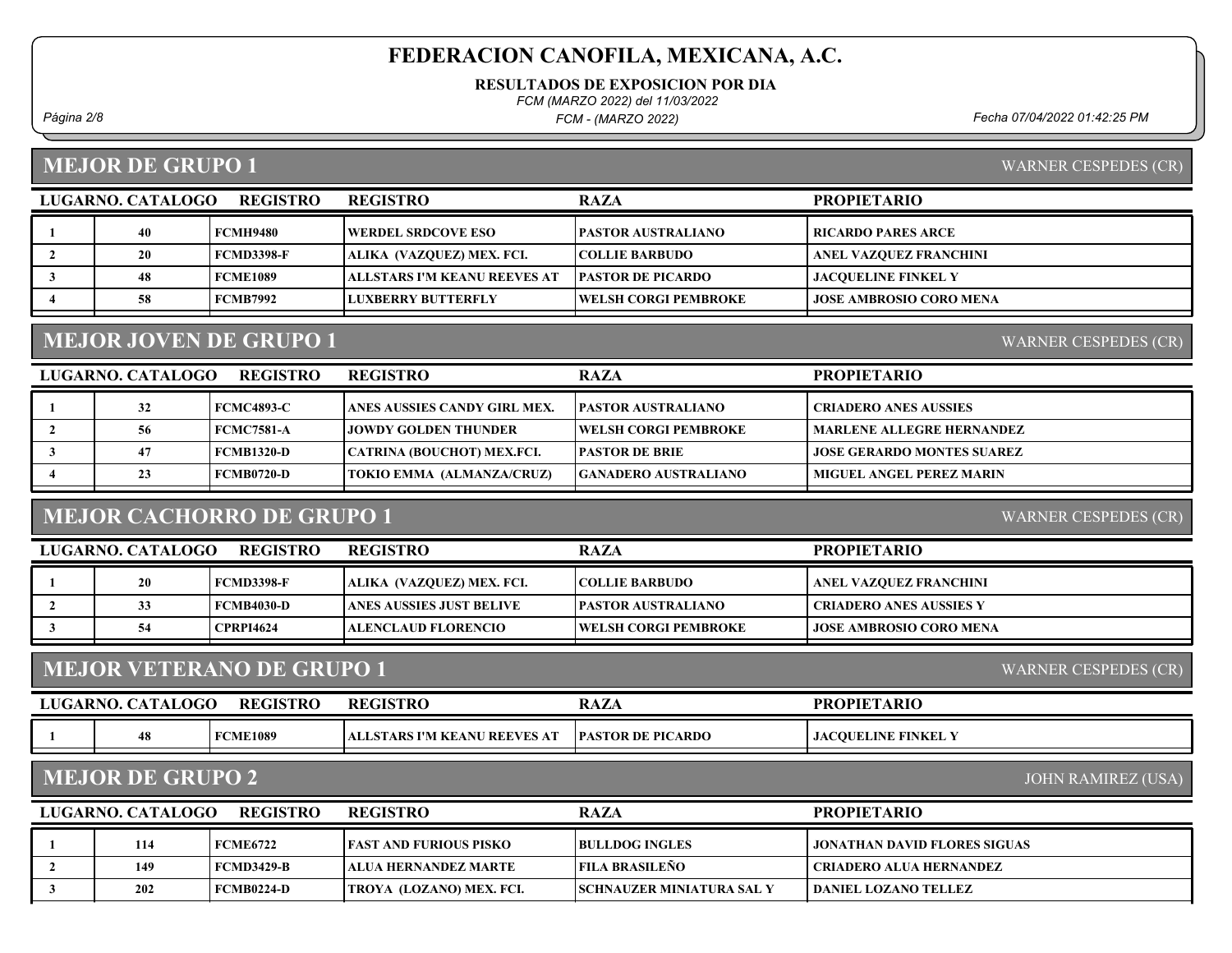RESULTADOS DE EXPOSICION POR DIA

FCM (MARZO 2022) del 11/03/2022

FCM - (MARZO 2022)

Página 3/8 Fecha 07/04/2022 01:42:25 PM

JOHN RAMIREZ (USA)

# MEJOR DE GRUPO 2

|                                                               | LUGARNO. CATALOGO | <b>REGISTRO</b>   | <b>REGISTRO</b>                  | <b>RAZA</b>                        | <b>PROPIETARIO</b>                    |  |
|---------------------------------------------------------------|-------------------|-------------------|----------------------------------|------------------------------------|---------------------------------------|--|
| 4                                                             | 168               | <b>FCME4115</b>   | <b>DACIC GUARDIAN HERDA</b>      | PASTOR DE ASIA CENTRAL             | <b>EDGAR RICARDO CASTILLO PERALTA</b> |  |
| <b>MEJOR JOVEN DE GRUPO 2</b><br><b>JOHN RAMIREZ (USA)</b>    |                   |                   |                                  |                                    |                                       |  |
|                                                               | LUGARNO. CATALOGO | <b>REGISTRO</b>   | <b>REGISTRO</b>                  | <b>RAZA</b>                        | <b>PROPIETARIO</b>                    |  |
| 1                                                             | 202               | <b>FCMB0224-D</b> | TROYA (LOZANO) MEX. FCI.         | <b>SCHNAUZER MINIATURA SAL Y</b>   | <b>DANIEL LOZANO TELLEZ</b>           |  |
| $\overline{2}$                                                | 193               | <b>FCMC7174</b>   | <b>ESCOBAR'S BELLA</b>           | <b>SCHNAUZER GIGANTE NEGRO</b>     | <b>ENER ENRIQUE ESCOBAR AGUIRRE</b>   |  |
| $\mathbf{3}$                                                  | 170               | <b>FCMC6024-C</b> | <b>KENDRA (MONTES) MEX.FCI.</b>  | <b>PASTOR DEL CAUCASO</b>          | <b>JOSE ALBERTO MONTES CORONA</b>     |  |
| $\overline{4}$                                                | 131               | <b>FCME7055-A</b> | <b>FALCONCREEK LEKI MEX.FCI.</b> | <b>DOBERMANN</b>                   | <b>JOSE MARI RAFAEL RODRIGUEZ</b>     |  |
| <b>MEJOR CACHORRO DE GRUPO 2</b><br><b>JOHN RAMIREZ (USA)</b> |                   |                   |                                  |                                    |                                       |  |
|                                                               | LUGARNO. CATALOGO | <b>REGISTRO</b>   | <b>REGISTRO</b>                  | <b>RAZA</b>                        | <b>PROPIETARIO</b>                    |  |
| $\mathbf{1}$                                                  | 149               | <b>FCMD3429-B</b> | <b>ALUA HERNANDEZ MARTE</b>      | <b>FILA BRASILEÑO</b>              | <b>CRIADERO ALUA HERNANDEZ</b>        |  |
| $\overline{2}$                                                | 197               | <b>FCMB8879</b>   | <b>JACEE'S BRAVERY IN THE</b>    | <b>SCHNAUZER MINIATURA NEGRO</b>   | <b>JAVIER ARVIZU GARCIA</b>           |  |
| $\mathbf{3}$                                                  | 70                | <b>FCMB4517-C</b> | <b>BELLA ISABELLA (RAMOS)</b>    | <b>BOXER</b>                       | <b>REYNALDO JESUS RAMOS GONZALEZ</b>  |  |
| 4                                                             | 87                | <b>FCMB6364-A</b> | KYLIAN (CONTRERAS) MEX.FCI.      | <b>BULLDOG INGLES</b>              | <b>EYNER RIKVAN CONTRERAS DIAZ</b>    |  |
| <b>MEJOR DE GRUPO 3</b><br>CARMEN BATTAGLIA (USA)             |                   |                   |                                  |                                    |                                       |  |
|                                                               | LUGARNO. CATALOGO | <b>REGISTRO</b>   | <b>REGISTRO</b>                  | <b>RAZA</b>                        | <b>PROPIETARIO</b>                    |  |
| -1                                                            | 223               | <b>FCMC2169-A</b> | SIMON (LOMELI) MEX.FCI.          | <b>CAIRN TERRIER</b>               | <b>JOSE MARIANO LOMELI VELAZQUEZ</b>  |  |
| $\overline{2}$                                                | 254               | <b>FCMC5027-A</b> | NICOLAS (SANCHEZ) MEX.FCI.       | <b>WEST HIGHLAND WHITE TERRIER</b> | <b>ROMULO SANCHEZ TORRES</b>          |  |
| $\mathbf{3}$                                                  | 222               | <b>FCME5193-A</b> | <b>KARLITOS JR (VELAZQUEZ)</b>   | <b>BULL TERRIER MINIATURA</b>      | LUIS ISRAEL VELAZQUEZ JUAREZ          |  |
| 4                                                             | 221               | <b>FCMD1032-D</b> | LAST NIGHT (ROMERO) MEX.FCI.     | <b>BULL TERRIER</b>                | <b>JUAN ANTONIO RIVAS SAAVEDRA</b>    |  |
|                                                               |                   |                   |                                  |                                    |                                       |  |

#### MEJOR JOVEN DE GRUPO 3

CARMEN BATTAGLIA (USA)

| LUGARNO. CATALOGO | <b>REGISTRO</b>   | <b>REGISTRO</b>                | <b>RAZA</b>                   | <b>PROPIETARIO</b>         |
|-------------------|-------------------|--------------------------------|-------------------------------|----------------------------|
| 218               | <b>FCMC6376-F</b> | <b>SOFIA (SANTOS) MEX.FCI.</b> | <b>BULL TERRIER</b>           | <b>JORGE SANTOS LIMA</b>   |
| 243               | <b>FCME2492</b>   | <b>IVEGASTONE SALOMON</b>      | <b>ISTAFFORDSHIRE TERRIER</b> | FILIBERTO PEREZ DE LA CRUZ |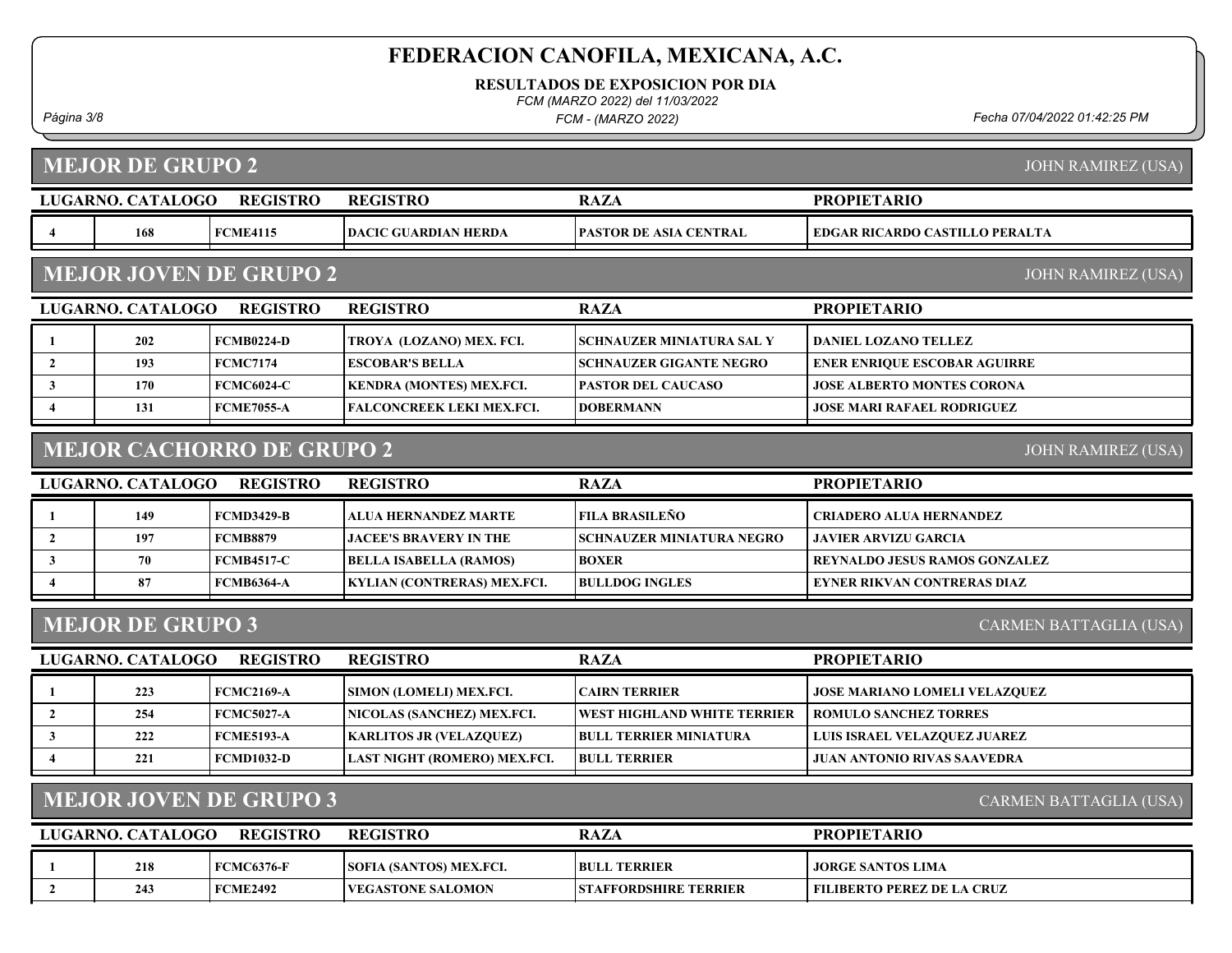RESULTADOS DE EXPOSICION POR DIA

FCM (MARZO 2022) del 11/03/2022

FCM - (MARZO 2022)

Página 4/8 Fecha 07/04/2022 01:42:25 PM

# MEJOR JOVEN DE GRUPO 3

JOHN RAMIREZ (USA)

|                                                         | LUGARNO. CATALOGO                                                 | <b>REGISTRO</b>   | <b>REGISTRO</b>                                        | <b>RAZA</b>                     | <b>PROPIETARIO</b>                   |  |  |
|---------------------------------------------------------|-------------------------------------------------------------------|-------------------|--------------------------------------------------------|---------------------------------|--------------------------------------|--|--|
| 3                                                       | 259                                                               | <b>FCMC8642</b>   | <b>TWINKY LOVE SHARBEST</b>                            | YORKSHIRE TERRIER               | <b>RENE ALVA RODRIGUEZ</b>           |  |  |
| $\overline{\mathbf{4}}$                                 | 222                                                               | <b>FCME5193-A</b> | <b>KARLITOS JR (VELAZOUEZ)</b>                         | <b>BULL TERRIER MINIATURA</b>   | LUIS ISRAEL VELAZQUEZ JUAREZ         |  |  |
|                                                         | <b>MEJOR CACHORRO DE GRUPO 3</b><br><b>CARMEN BATTAGLIA (USA)</b> |                   |                                                        |                                 |                                      |  |  |
|                                                         | LUGARNO. CATALOGO                                                 | <b>REGISTRO</b>   | <b>REGISTRO</b>                                        | <b>RAZA</b>                     | <b>PROPIETARIO</b>                   |  |  |
| -1                                                      | 246                                                               | <b>FCMB5889-B</b> | LAGUERTHA DE REZVEL (REZA)                             | <b>STAFFORDSHIRE TERRIER</b>    | <b>RAUL REZA ALBARRAN</b>            |  |  |
| $\overline{2}$                                          | 255                                                               | <b>FCMB5804-C</b> | MC'ROC LYNNA 4 U MEX.FCI.                              | WEST HIGHLAND WHITE TERRIER     | ROBERTO FEDERICO ALVAREZ MARQUEZ     |  |  |
| $\mathbf{3}$                                            | 213                                                               | <b>CPRJ6073</b>   | <b>BLACK WITCH (LOPEZ/LARA) MEX</b>                    | <b>BULL TERRIER</b>             | HERSSAEL LOPEZ GARCIA Y              |  |  |
|                                                         | <b>MEJOR DE GRUPO 4</b>                                           |                   |                                                        |                                 | <b>CARMEN BATTAGLIA (USA)</b>        |  |  |
|                                                         | LUGARNO. CATALOGO                                                 | <b>REGISTRO</b>   | <b>REGISTRO</b>                                        | <b>RAZA</b>                     | <b>PROPIETARIO</b>                   |  |  |
| $\mathbf{1}$                                            | 262                                                               | <b>CPRH8266</b>   | RAMIRO KIA-KAHA ()LEZAMA) MEX DACHSHUND MINIATURA PELO |                                 | <b>GABRIEL LEZAMA BELTRAN</b>        |  |  |
| $\overline{2}$                                          | 261                                                               | <b>FCMC8698</b>   | <b>ALEGNA-NEVAREZ JUST IN CASE</b>                     | <b>DACHSHUND MINIATURA PELO</b> | <b>FLOR TERESA NEVAREZ MENDOZA Y</b> |  |  |
| <b>MEJOR DE GRUPO 5</b><br>WILLIAM RODRIGUEZ (CR)       |                                                                   |                   |                                                        |                                 |                                      |  |  |
|                                                         | LUGARNO. CATALOGO                                                 | <b>REGISTRO</b>   | <b>REGISTRO</b>                                        | <b>RAZA</b>                     | <b>PROPIETARIO</b>                   |  |  |
| -1                                                      | 303                                                               | <b>FCMF1687-A</b> | THE RULEBREAKER (COLLAZO)                              | SPITZ ALEMAN LOBO (KEESHOND)    | <b>OSCAR ROMEL RAYA RIVERA</b>       |  |  |
| $\overline{2}$                                          | 276                                                               | <b>FCMI1998-A</b> | ZEUS (GONZALEZ/LOPEZ) MEX.FCI.                         | <b>AKITA AMERICANO</b>          | <b>CARLOS RAMIREZ ANGUIANO</b>       |  |  |
| $\mathbf{3}$                                            | 316                                                               | <b>FCMC6355-A</b> | MC'ROC PUSXINÙ MEX.FCI.                                | XOLOITZCUINTLE MINIATURA        | <b>CRIADERO MC'ROC</b>               |  |  |
| $\overline{4}$                                          | 286                                                               | <b>FCMD2251-D</b> | FENDI (APOLINAR) MEX. FCI.                             | <b>HUSKY SIBERIANO</b>          | ELIZABETH APOLINAR BURÓN             |  |  |
| <b>MEJOR JOVEN DE GRUPO 5</b><br>WILLIAM RODRIGUEZ (CR) |                                                                   |                   |                                                        |                                 |                                      |  |  |
|                                                         | LUGARNO. CATALOGO                                                 | <b>REGISTRO</b>   | <b>REGISTRO</b>                                        | <b>RAZA</b>                     | <b>PROPIETARIO</b>                   |  |  |
| $\mathbf{1}$                                            | 307                                                               | <b>FCME4647-A</b> | <b>MASTER ROCK CALACO</b>                              | <b>XOLOITZCUINTLE ESTANDAR</b>  | MIGUEL ALONSO PEREZ Y                |  |  |
| $\overline{2}$                                          | 316                                                               | <b>FCMC6355-A</b> | <b>MC'ROC PUSXINÙ MEX.FCI.</b>                         | <b>XOLOITZCUINTLE MINIATURA</b> | <b>CRIADERO MC'ROC</b>               |  |  |
| $\mathbf{3}$                                            | 291                                                               | <b>FCMD3174-E</b> | ZELDA (DURAN) MEX.FCI.                                 | <b>MALAMUTE DE ALASKA</b>       | <b>ALEJANDRO PAMANES ESTRADA</b>     |  |  |
| $\overline{\mathbf{4}}$                                 | 294                                                               | <b>FCMC5360-A</b> | <b>BEAUTIFUL PERFECTION (OCAÑA)</b>                    | <b>SPITZ ALEMAN ENANO</b>       | ALVARO MAURICIO OCAÑA CASILLAS       |  |  |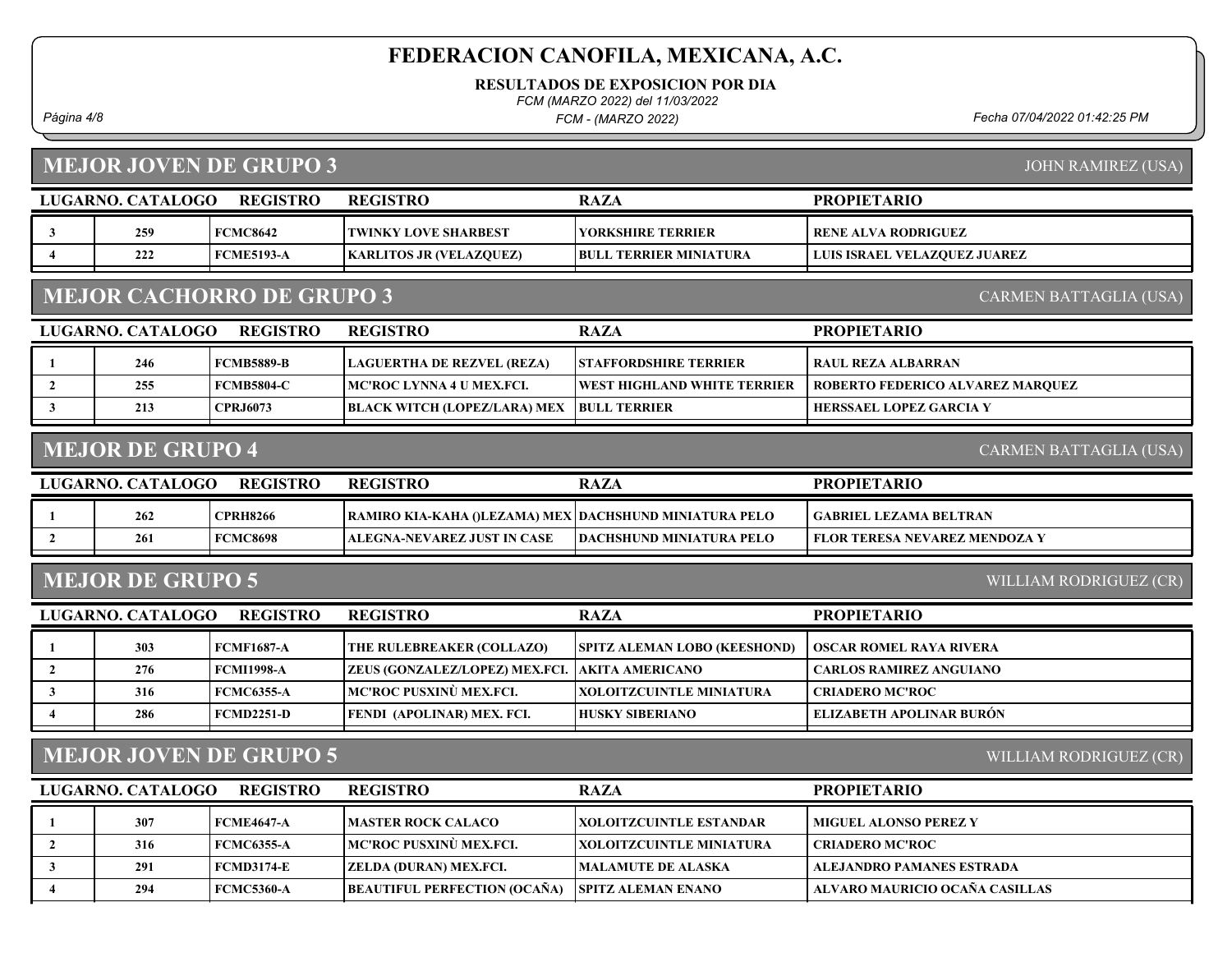RESULTADOS DE EXPOSICION POR DIA

FCM (MARZO 2022) del 11/03/2022

FCM - (MARZO 2022)

Página 5/8 Fecha 07/04/2022 01:42:25 PM

## LUGARNO. CATALOGO REGISTRO RAZA MEJOR CACHORRO DE GRUPO 5 PROPIETARIO REGISTRO 1 289 FCMB7007 HERCULES DEL MANALLAY MALAMUTE DE ALASKA PORFIRIO HERNANDEZ DIAZ 2 268 FCMB7051-A GUTBEL THE SOUL HARPER AKITA AMERICANO MARTIN IVAN GUTIERREZ PIO 3 | 293 | FCMB3508-A | B&T TORETO (AVILES) MEX.FCI. | SPITZ ALEMAN ENANO | ALEJANDRO AVILES PADILLA 4 302 FCMB8922 GOLDGIN CHERON SPITZ ALEMAN LOBO (KEESHOND) ELENA VLASENKO LUGARNO. CATALOGO REGISTRO RAZA MEJOR DE GRUPO 6 PROPIETARIO REGISTRO 1 326 \*S/RPREF11-025-18 BLACK MAJESTIY INNOVATION PEQUEÑO BASSET GRIFFON JUAN FRANCISCO CARBONELL CARRILES 2 323 FCMB5237-D KIRA (DURAN) MEX.FCI. BEAGLE JOSE LUIS DURAN RODRIGUEZ 3 318 CPRPI4807 BONAS YUYU TATA&MELLIE BASSET HOUND MARICELA GONZALEZ MUÑOZ LUGARNO. CATALOGO REGISTRO RAZA MEJOR JOVEN DE GRUPO 6 PROPIETARIO REGISTRO 1 460 FCMB3034-B FLOR DE LIZ (CANO) MEX.FCI. BEAGLE JUAN FRANCISCO CANO ARJONA LUGARNO. CATALOGO REGISTRO RAZA MEJOR CACHORRO DE GRUPO 6 PROPIETARIO REGISTRO 1 323 FCMB5237-D KIRA (DURAN) MEX.FCI. BEAGLE JOSE LUIS DURAN RODRIGUEZ

#### MEJOR DE GRUPO 7

WILLIAM RODRIGUEZ (CR)

CARMEN BATTAGLIA (USA)

| LUGARNO, CATALOGO | <b>REGISTRO</b>   | <b>REGISTRO</b>                   | <b>RAZA</b>                         | <b>PROPIETARIO</b>             |
|-------------------|-------------------|-----------------------------------|-------------------------------------|--------------------------------|
| 334               | <b>CPRPJ6115</b>  | <b>ISET'R RIDGE'S IN THE GAME</b> | <b>ISETTER INGLES</b>               | GREPE STOCKDALE REBECA         |
| 330               | <b>FCMC7395-B</b> | ALDA (HERNANDEZ) MEX.FCI.         | <b>POINTER ALEMAN DE PELO CORTO</b> | EDMUNDO FELIPE BATRES OLIVARES |

WILLIAM RODRIGUEZ (CR)

CARMEN BATTAGLIA (USA)

CARMEN BATTAGLIA (USA)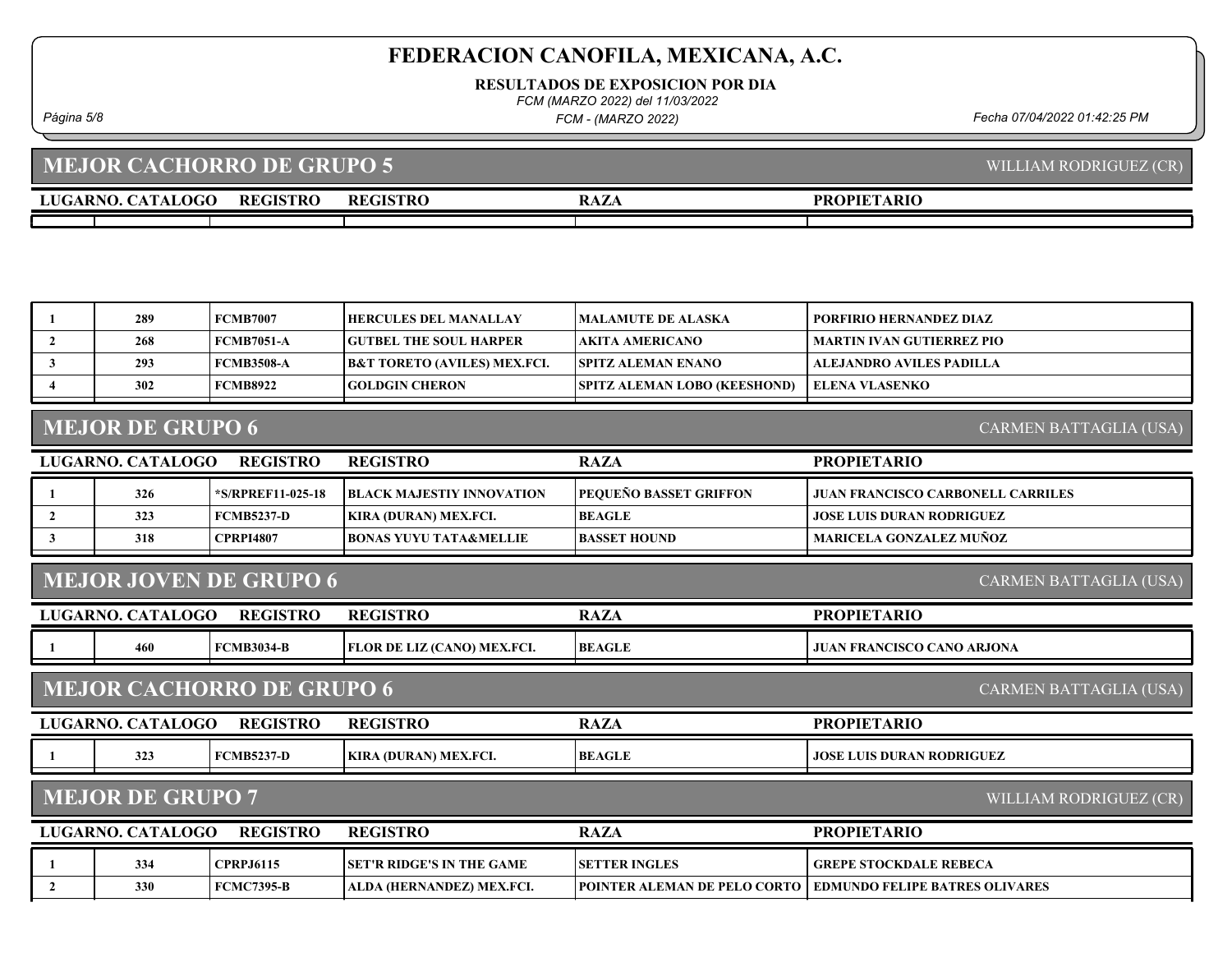RESULTADOS DE EXPOSICION POR DIA

FCM (MARZO 2022) del 11/03/2022

FCM - (MARZO 2022)

Página 6/8 Fecha 07/04/2022 01:42:25 PM

#### LUGARNO. CATALOGO REGISTRO RAZA MEJOR JOVEN DE GRUPO 7 PROPIETARIO WILLIAM RODRIGUEZ (CR) REGISTRO

|                                                                   | 330                                                     | <b>FCMC7395-B</b> | ALDA (HERNANDEZ) MEX.FCI.             | POINTER ALEMAN DE PELO CORTO         | <b>EDMUNDO FELIPE BATRES OLIVARES</b>    |  |
|-------------------------------------------------------------------|---------------------------------------------------------|-------------------|---------------------------------------|--------------------------------------|------------------------------------------|--|
| <b>MEJOR DE GRUPO 8</b><br><b>CARMEN BATTAGLIA (USA)</b>          |                                                         |                   |                                       |                                      |                                          |  |
|                                                                   | LUGARNO. CATALOGO                                       | <b>REGISTRO</b>   | <b>REGISTRO</b>                       | <b>RAZA</b>                          | <b>PROPIETARIO</b>                       |  |
| 1                                                                 | 362                                                     | <b>FCMH9390</b>   | <b>LORETTA LIVE LIKE LINE</b>         | <b>COBRADOR DORADO</b>               | <b>JUAN FRANCISCO CARBONELL CARRILES</b> |  |
| $\overline{2}$                                                    | 371                                                     | <b>FCMH5745-A</b> | <b>GLORIESS IN MY LIFE (MARTINEZ)</b> | <b>SPRINGER SPANIEL INGLES</b>       | <b>MARTINEZ FLORES MARTHA PATRICIA</b>   |  |
| $\mathbf{3}$                                                      | 363                                                     | *KCP-RD-01799/21  | <b>CRACO E'DUBRONIC</b>               | <b>COCKER SPANIEL AMERICANO</b>      | <b>MARCO PASETA GARRIDO LECCA</b>        |  |
| $\overline{\bf{4}}$                                               | 344                                                     | <b>FCMB3296-A</b> | <b>OUEIJEIRO BIMBA MEX.FCI.</b>       | <b>COBRADOR DE LABRADOR</b>          | <b>CRIADERO QUEIJEIRO</b>                |  |
|                                                                   | <b>MEJOR JOVEN DE GRUPO 8</b><br>CARMEN BATTAGLIA (USA) |                   |                                       |                                      |                                          |  |
|                                                                   | LUGARNO. CATALOGO                                       | <b>REGISTRO</b>   | <b>REGISTRO</b>                       | <b>RAZA</b>                          | <b>PROPIETARIO</b>                       |  |
| -1                                                                | 350                                                     | <b>FCMC7629-A</b> | HUNTER (MANZANERO) MEX.FCI.           | <b>COBRADOR DORADO</b>               | HEBERT ANDRES MANZANERO MARTINEZ         |  |
| $\overline{2}$                                                    | 344                                                     | <b>FCMB3296-A</b> | <b>OUEIJEIRO BIMBA MEX.FCI.</b>       | <b>COBRADOR DE LABRADOR</b>          | <b>CRIADERO QUELJEIRO</b>                |  |
| $\mathbf{3}$                                                      | 363                                                     | *KCP-RD-01799/21  | <b>CRACO E'DUBRONIC</b>               | <b>COCKER SPANIEL AMERICANO</b>      | <b>MARCO PASETA GARRIDO LECCA</b>        |  |
| $\overline{\mathbf{4}}$                                           | 368                                                     | <b>FCMC6747-A</b> | <b>ARGGOW DIAMONDS ARE</b>            | <b>SPRINGER SPANIEL INGLES</b>       | <b>DIEGO ARGUELLES ROSAS</b>             |  |
| <b>MEJOR CACHORRO DE GRUPO 8</b><br><b>CARMEN BATTAGLIA (USA)</b> |                                                         |                   |                                       |                                      |                                          |  |
|                                                                   | LUGARNO. CATALOGO                                       | <b>REGISTRO</b>   | <b>REGISTRO</b>                       | <b>RAZA</b>                          | <b>PROPIETARIO</b>                       |  |
|                                                                   | 348                                                     | *SS28678006       | <b>EMERY'S THEY'RE GR-R-R-EAT</b>     | <b>COBRADOR DORADO</b>               | <b>JUAN FRANCISCO CARBONELL CARRILES</b> |  |
|                                                                   | <b>MEJOR DE GRUPO 9</b>                                 |                   |                                       |                                      | WARNER CESPEDES (CR)                     |  |
|                                                                   | LUGARNO. CATALOGO                                       | <b>REGISTRO</b>   | <b>REGISTRO</b>                       | <b>RAZA</b>                          | <b>PROPIETARIO</b>                       |  |
|                                                                   | 408                                                     | <b>FCMB2651</b>   | <b>ASTERI FAMILY LOVE EMGRAND</b>     | <b>CAVALIER KING CHARLES SPANIEL</b> | <b>EDUARDO CAMPBELL ESCOBEDO</b>         |  |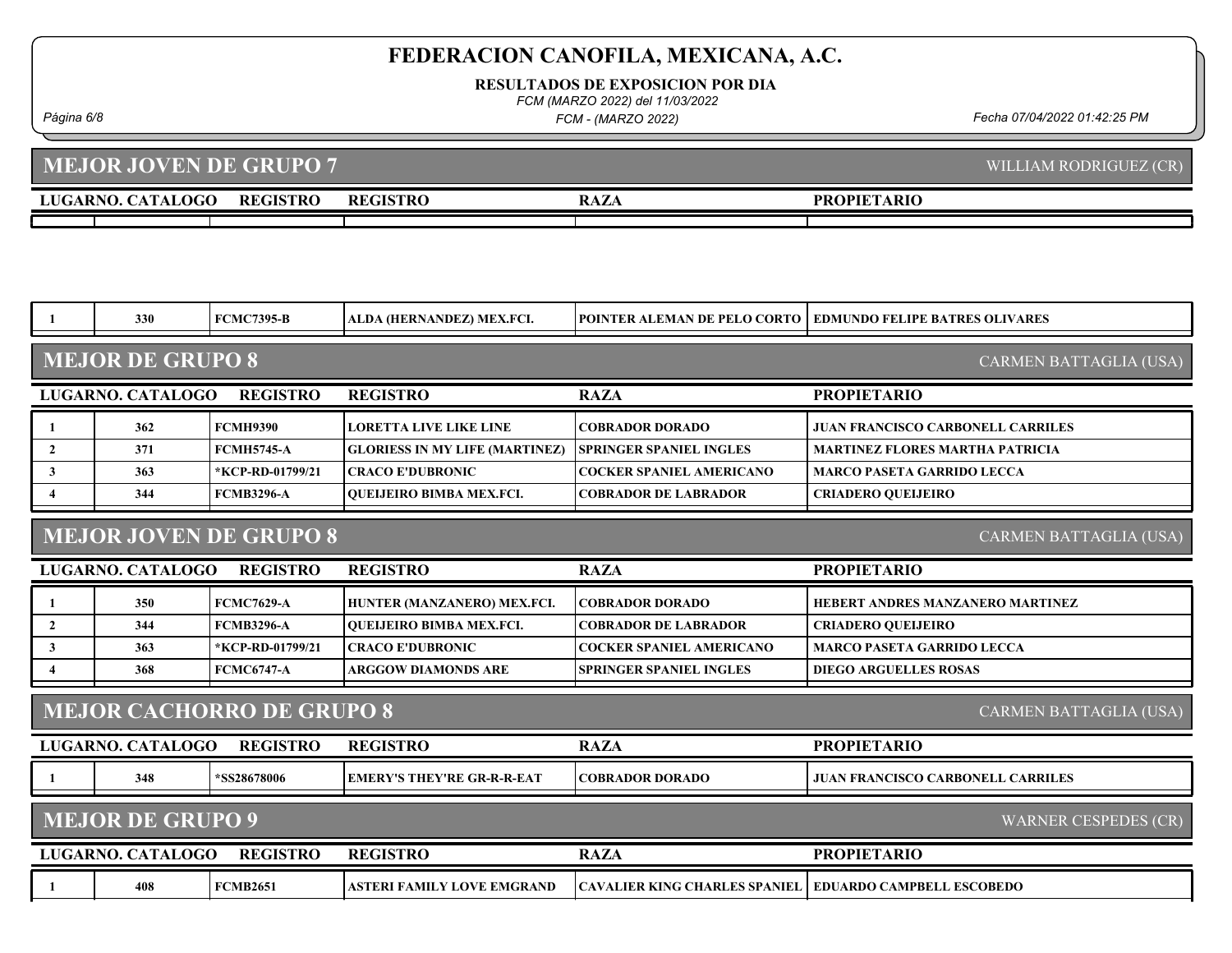RESULTADOS DE EXPOSICION POR DIA

FCM (MARZO 2022) del 11/03/2022

FCM - (MARZO 2022)

Página 7/8 Fecha 07/04/2022 01:42:25 PM

MEJOR DE GRUPO 9

WARNER CESPEDES (CR)

WARNER CESPEDES (CR)

| LUGARNO. CATALOGO | REGISTRO        | <b>REGISTRO</b>                      | <b>RAZA</b>         | <b>PROPIETARIO</b>                  |
|-------------------|-----------------|--------------------------------------|---------------------|-------------------------------------|
| 433               | <b>FCMC8402</b> | GIRALDITA'S DELICIOSA                | <b>PUG</b>          | <b>JOSE ALBERTO VELEZ CONTRERAS</b> |
| 372               | <b>FCMD2968</b> | <b>IMON TOUT I VE GOT MY EYES ON</b> | <b>BICHON FRISE</b> | CARLA PATRICIA CARBAJAL RODRIGUEZ   |
| 418               | <b>FCMC8202</b> | <b>G-HAMORNY OF ANGELA WHITE</b>     | <b>MALTES</b>       | NORMA ANGELICA MAGAÑA BURGOS        |

### MEJOR JOVEN DE GRUPO 9

LUGARNO. CATALOGO REGISTRO RAZA PROPIETARIO REGISTRO 1 408 FCMB2651 ASTERI FAMILY LOVE EMGRAND CAVALIER KING CHARLES SPANIEL EDUARDO CAMPBELL ESCOBEDO 2 | 435 FCMB1133-A TYSON (GONZALEZ) MEX.FCI. SHIH TZU | KAREN GISSEL GUZMAN CAMARGO Y 3 423 CPRPI3872 EDIVETTE CRUELLA DE V1L POODLE GRANDE - JOSE DE JESUS LUNA LOPEZ 4 388 FCMC7891 JOHN WICK GALLUS BULLDOG FRANCES DANIEL CASTILLO

#### MEJOR CACHORRO DE GRUPO 9

WARNER CESPEDES (CR)

| LUGARNO. CATALOGO | <b>REGISTRO</b>   | <b>REGISTRO</b>               | <b>RAZA</b>            | <b>PROPIETARIO</b>              |
|-------------------|-------------------|-------------------------------|------------------------|---------------------------------|
| 456               | <b>FCMB5049-A</b> | BILL (LUNA) MEX. FCI.         | <b>SHIH TZU</b>        | <b>CAROLINA DUARTE MARTINEZ</b> |
| 432               | FCMC8316-B        | <b>SAPOBLED MEX SNOWFLAKE</b> | <b>PUG</b>             | <b>BENJAMIN FLORES REYES</b>    |
| 379               | FCMB7602-A        | ANTON (CONSTANTINO) MEX.FCI.  | <b>BULLDOG FRANCES</b> | YAZMIN CONSTANTINO MARIN        |
| 377               | *S/RTOR04-002-250 | MARMARES GOLD AMADO           | <b>BOSTON TERRIER</b>  | $N/D^*$                         |

#### MEJOR DE GRUPO 10

CARMEN BATTAGLIA (USA)

| LUGARNO. CATALOGO | <b>REGISTRO</b> | <b>REGISTRO</b>                       | <b>RAZA</b>            | <b>PROPIETARIO</b>                |
|-------------------|-----------------|---------------------------------------|------------------------|-----------------------------------|
| 18                | FCMC8775-D      | <b>LEMPIRE JOOP MEX.FCL.</b>          | <b>AFGANO</b>          | <b>JACOUELINE FINKEL</b>          |
| 458               | FCME8019-A      | <b>GIBSON (SANCHEZ) MEX. FCI.</b>     | <b>LOBERO IRLANDES</b> | <b>PABLO ARMANDO SANCHEZ LUGO</b> |
| 453               | FCMC4521-B      | ABRACADABRA (NUÑEZ) MEX.FCI.          | <b>BORZOI</b>          | GUSTAVO NUÑEZ SERRATO             |
| 444               | FCMC5043-B      | ANNABELL (RODRIGUEZ) MEX.FCI. WHIPPET |                        | LAURA EDNA RODRIGUEZ MARTINEZ     |

| <b>MEJOR JOVEN DE GRUPO 10</b> |  |
|--------------------------------|--|
|                                |  |

LUGARNO. CATALOGO REGISTRO RAZA REGISTRO

CARMEN BATTAGLIA (USA)

### PROPIETARIO